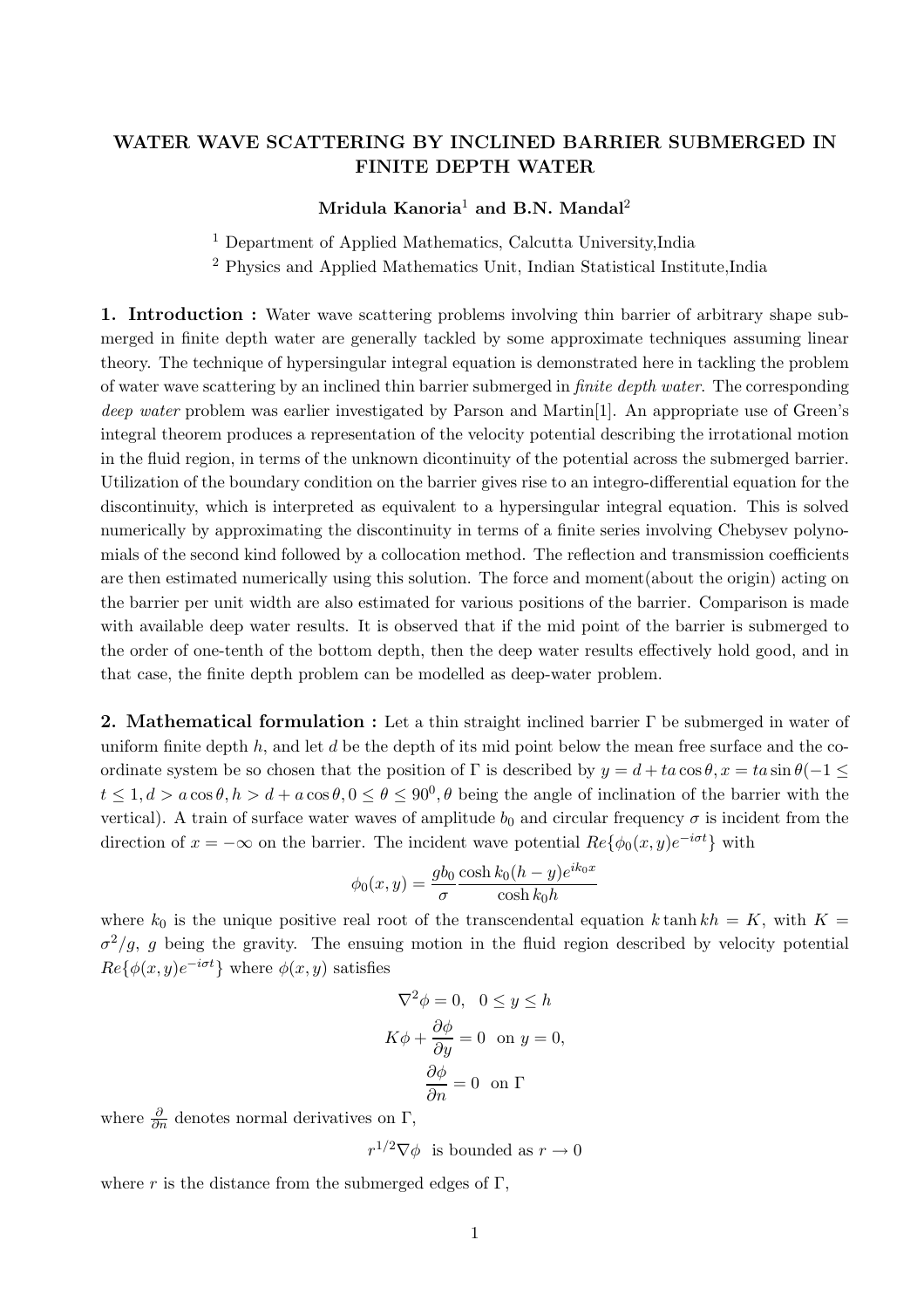$$
\frac{\partial \phi}{\partial y} = 0 \text{ on } y = h
$$
  

$$
\phi(x, y) \rightarrow \begin{cases} T\phi_0(x, y) & \text{as } x \rightarrow \infty, \\ \phi_0(x, y) + R\phi_0(-x, y) & \text{as } x \rightarrow -\infty \end{cases}
$$

where R and T are respectively the unknown reflection and transmission coefficients (complex) which will be determined in the course of mathematical analysis.

**3. The method of solution :** By an appropriate use of Green's integral theorem in the fluid region a representation of  $\phi(\xi,\eta)$  at a point  $p \equiv (\xi,\eta)(0 \leq \eta \leq h)$  is found to be

$$
\phi(\xi,\eta) = \phi_0(\xi,\eta) - \frac{1}{2\pi} \int_{\Gamma} F(q) \frac{\partial G}{\partial n_q}(x,y:\xi,\eta) ds_q \tag{3.1}
$$

where  $F(q)$  the discontinuity of  $\phi(x, y)$  across  $\Gamma$  and  $q \equiv (x, y)$  is a point on  $\Gamma$ , and  $\frac{\partial}{\partial n_q}$  denotes the normal derivatives at q on Γ, and  $G(p; q)$  is given by (cf Banerjea *et al* [2])

$$
G(x, y : \xi, \eta) = \ln \frac{r}{r'} - 2 \int_{C_1} \frac{e^{-k(y+\eta)}}{k - K} \cos k(x - \xi) dk - 2 \int_{C_2} \frac{e^{-kh} L(k, y) L(k, \eta)}{k(k - K) \Delta(k)} \cos k(x - \xi) dk
$$
\n(3.2)

where  $r, r' = \{(x - \xi)^2 + (y \mp \eta)^2\}^{1/2}$ ,

$$
L(k, y) = k \cosh ky - K \sinh ky, \ \Delta(k) = k \sinh kh - K \cosh kh,
$$
\n(3.3)

and the paths  $C_1, C_2$  are along the positive real axis in the complex k-plane indented below the pole at  $k = K$  for  $C_1$  and below the poles at  $k = K$ ,  $k_0$  for  $C_2$ . The boundary condition on Γ produces an integro-differential equation, which can be interpreted as the following *hypersingular* integral equation in [1]

$$
\frac{1}{2\pi} \oint_{\Gamma} F(q) \frac{\partial^2 G(p;q)}{\partial n_p \partial n_q} ds_q = \frac{\partial \phi_0}{\partial n_p}, \ p \in \Gamma
$$
\n(3.4)

for the determination of  $F(q)$ , where the cross on the integral sign indicates that it is to be interpreted as a Hadamard finite part integral.

Denoting  $\xi, \eta$  by  $\xi = ua \sin \theta$ ,  $\eta = d + ua \cos \theta$ ,  $-1 \le u \le 1$  it can be shown that

$$
\frac{\partial^2 G(p;q)}{\partial n_p \partial n_q} = -\frac{1}{a^2} \left[ \frac{1}{(u-t)^2} - \mathcal{K}(u,t) \right]. \tag{3.5}
$$

where  $\mathcal{K}(u, t)$  is a regular function of u, t, and can be expanded in a form suitable for numerical computation. The details of this expansion is ommitted here. However, this expansion is an important step in this work.

The hypersingular integral equation (3.4) can be rewritten as

$$
\oint_{-1}^{1} \left[ \frac{1}{(u-t)^2} + \mathcal{K}(u,t) \right] f(t)dt = l(u), \quad -1 < u < 1
$$
\n(3.6)

$$
f(t) = \frac{gb_0}{\sigma}F(t)
$$
\n(3.7)

and  $l(u)$  is a known function (it is related to  $\phi_0$ ). The equation (3.6) is to be solved subject to the condition that

$$
f(\pm 1) = 0.\tag{3.8}
$$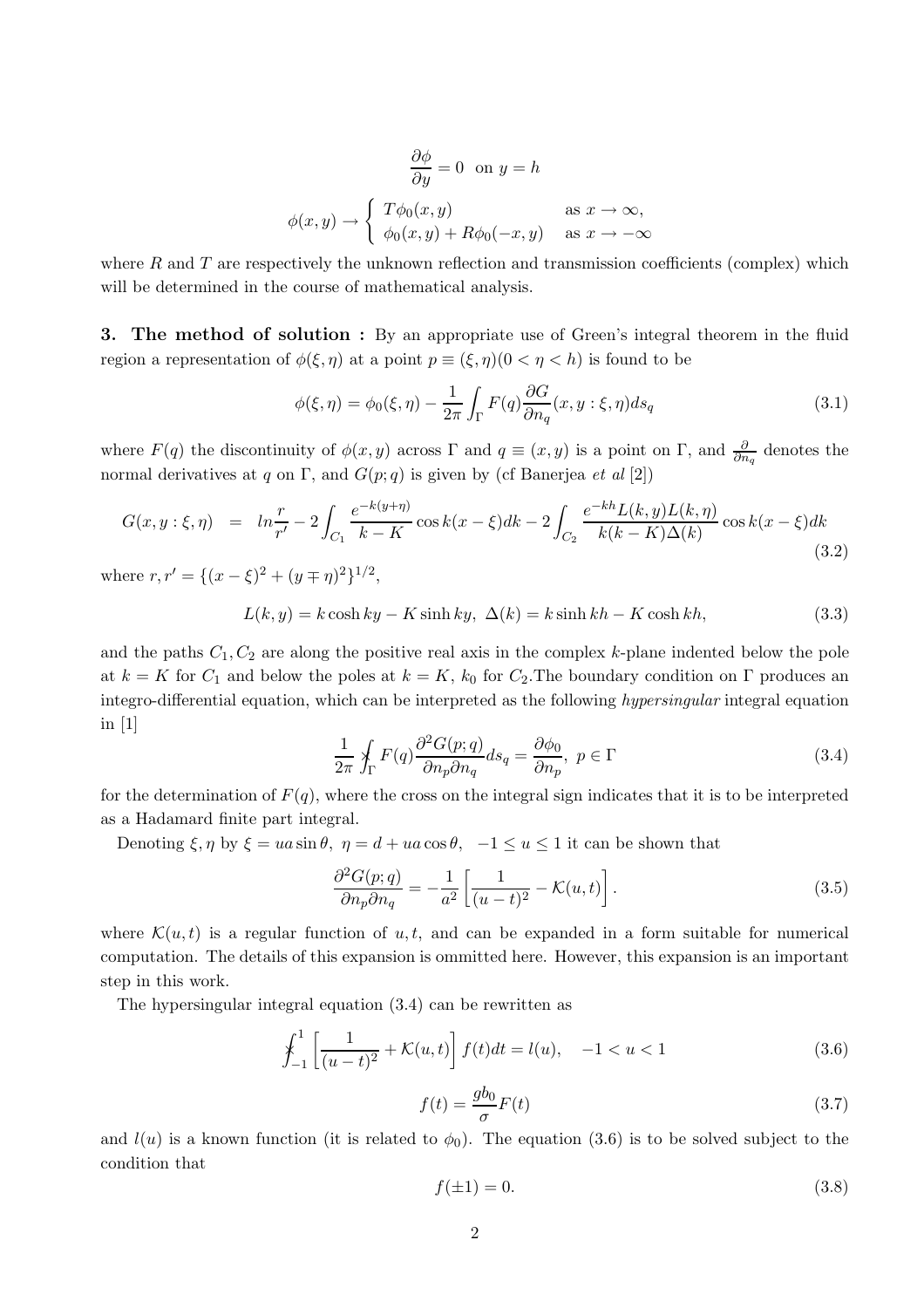As in [1]  $f(t)$  is approximated as

$$
f(t) = (1 - t^2)^{1/2} \sum_{n=0}^{N} a_n U_n(t)
$$
\n(3.9)

where  $U_n(t)$  is Chebyshev polynomial of the second kind. and  $a_n(n = 0, 1, ...N)$  are unknown complex constants. Substituting  $(3.9)$  into  $(3.6)$ , we obtain

$$
\sum_{n=0}^{N} a_n A_n(u) = l(u), \quad -1 < u < 1,\tag{3.10}
$$

where  $A_n(u) = -\pi(n+1)U_n(u) + \int_0^1$  $(1-t^2)^{1/2} \mathcal{K}(u,t) U_n(t) dt.$ 

To find the unknown constant  $a_n(n = 0, 1, ...N)$  we put  $u = u_j(j = 0, 1, ...N)$  in the relation (3.10) to obtain the linear system

$$
\sum_{n=0}^{N} a_n A_n(u_j) = l(u_j) \quad j = 0, 1, \dots N
$$
\n(3.11)

The collocation points  $u_j (j = 0, 1, ... N)$  are chosen as [1]

The reflection and transmission coefficients  $R$  and  $T$  can be found in terms of a series involving a<sub>n</sub> by making  $\xi \to \pm \infty$  in the expression for  $\phi(\xi, \eta)$  given in (3.1). Expressions for R, T involve certain integrals which can be evaluated numerically for different values of the physical parameters  $Ka, h/a, d/a$  and the angle  $\theta$  of inclination of the barrier with the vertical. Thus once the complex constants  $a_n(n = 0, 1, ...N)$  are found by solving the linear system (3.11), numerical estimates for |R| and |T| can be obtained. Also  $|R|^2 + |T|^2$  must be unity from the consideration of energy principle, this can be used to check the correctness of numerical estimates obtained for  $|R|$  and  $|T|$ . The amplitudes of the force and moment (about the origin) per unit width of the barrier can also be estimated numerically once  $a_n(n = 0, 2, ...N)$  are obtained.

**4. Numerical results :** The numerical estimates for |R| converges fairly rapidly with N. An accuracy of almost five decimal places has been achieved by choosing  $N = 3$  or 4. Also the correctness of the numerical method is checked by estimating |R| for the case of a submerged vertical plate ( $\theta = 0^0$ ) and comparing with known results obtained earlier in [3] by eignefunction expansion method. Again, for  $\theta = 45^0, a/h = 0.4, d/h = 0.4, |R|$  and |T| are estimated by the present method, and it has been verified that  $|R|^2 + |T|^2$  almost coincide with unity.

|R| is depicted against the wave number Ka in figure 1 taking  $\theta = 45^{\circ}$  for different values of  $d/h$ keeping  $d/a$  fixed. It is observed that when the depth of the mid point of the inclined barrier is one-tenth of the bottom depth  $(d/h = 0.1)$ , the results almost coincide with deep-water results given in [1] and shown in the same figure by crosses. The bottom effect appears to be significant in the low wave number range. This may be attributed due to the fact that in the low wave number range, the wave length of the incident wave train is large enough to have adequate penetration below the free surface so as to be affected significantly by the bottom while in the large wave number range the reverse phenomenon occurs and as such there is no appreciable effect is observed.

In figure 2 |R| depicted against Ka for an almost horizontal barrier by taking  $\theta = 89^\circ$ . As observed in [1] for the case of deep water, zero of  $|R|$  are seen to occur for the case of finite depth water. The zeros of  $|R|$  begin to appear only when the inclination of the barrier with the vertical is of the order of  $80^0$ . This is not shown here. The non-dimensional amplitude of the force and moment(about the